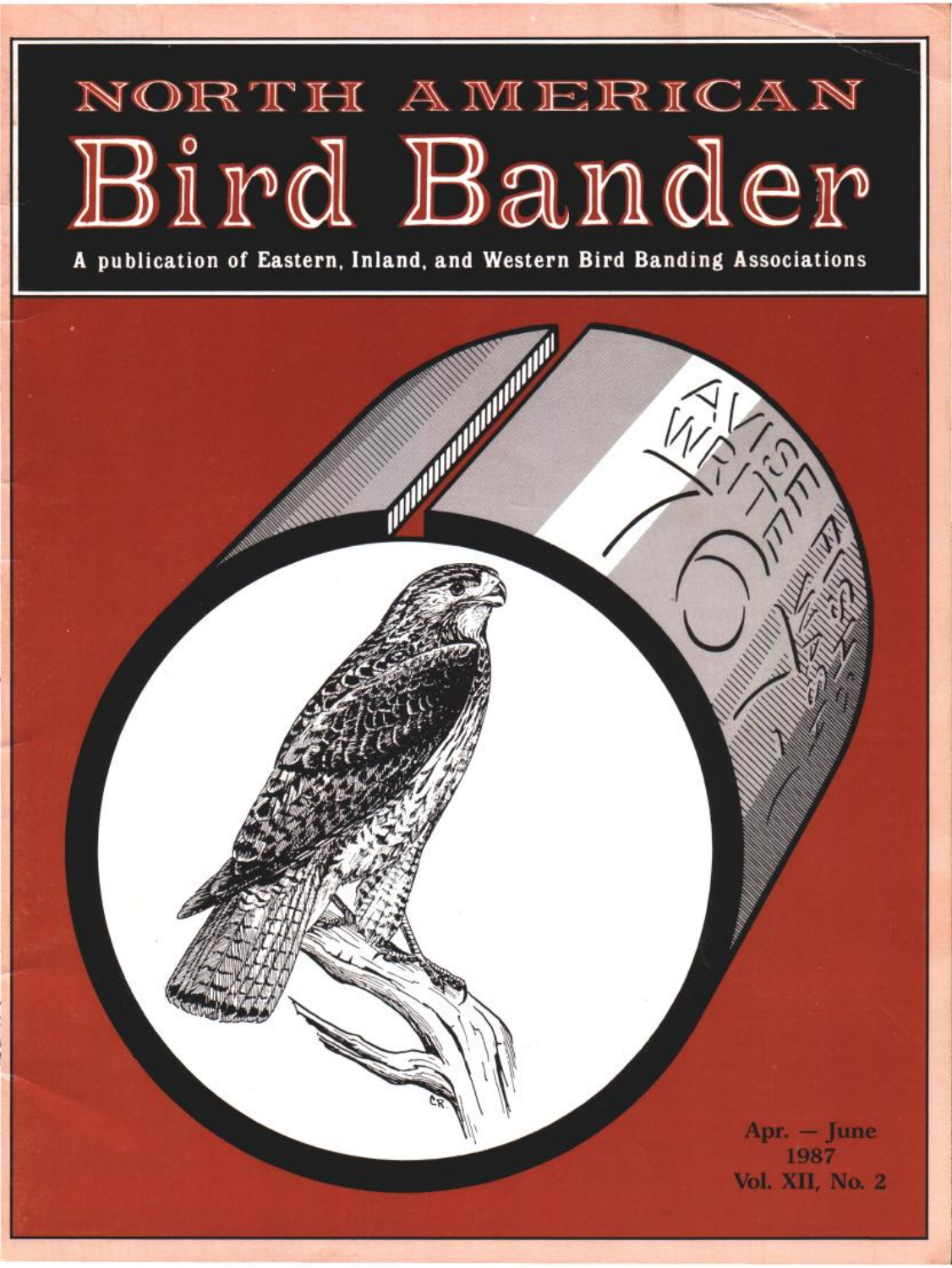|                                         |                  | <b>Officers</b>                                                                     |                                                                                                                            |  |                                                                           |  |
|-----------------------------------------|------------------|-------------------------------------------------------------------------------------|----------------------------------------------------------------------------------------------------------------------------|--|---------------------------------------------------------------------------|--|
|                                         |                  | <b>President</b> Frederick S. Schaeffer<br>1650 14th Avenue<br>Vero Beach, FL 32960 |                                                                                                                            |  | 1st Vice-President Don Schwab<br>Box 847<br>Suffolk, VA 23434             |  |
|                                         | Secretary        | Eileen Kokorsky<br>11 King Court<br>Wayne, NJ 07470                                 | 2nd Vice-President<br>3rd Vice-President Robert P. Yunick                                                                  |  | Judith Bell<br>RD 3, Box 61<br>Newark Valley, NY 13811                    |  |
|                                         | <b>Treasurer</b> | Donald Mease<br>RD#2, Box 436A<br>Hellertown, PA 18055                              |                                                                                                                            |  | 1527 Myron Street<br>Schenectady, NY 12309                                |  |
| <b>Eastern Bird Banding Association</b> |                  |                                                                                     |                                                                                                                            |  | Editor Robert J. Pantle<br>35 Logan Hill Rd.<br>Candor, NY 13743          |  |
|                                         |                  | Robert Pantle<br>Ralph Bell<br>Mary Doscher<br>Howard Fischer                       | <b>Councillors</b><br>Ken Clark<br>Pat Melville<br>William Oberman<br>Walt Protzman<br>(past president)<br>Mickie Mutchler |  | Susan Blackshaw<br>Peter Polisse, Jr.<br>Jeffrey Spendelow<br>Leon Wilson |  |
|                                         |                  | Terms expire 1987                                                                   | Terms expire 1988                                                                                                          |  | Terms expire 1989                                                         |  |

**Eastern Regional News is published quarterly in North American Bird Bander by the Eastern Bird Banding Association. Applications for membership and**  changes of address should be sent to the Treasurer. The dues: Active Members-\$10.00 per year; Sustaining Members-\$18.00 per year; Student Members-\$8.00 **per year; Family Membership add \$2.00 to any category; Institutional Membership--\$15.00; Life Membership--S200.00; Non-subscribing Members--S3.00**  per year. Canadian and foreign memberships add \$4.50. Contributions to the Eastern Bird Banding Association are tax deductible.

**Inland Bird Banding Association** 

**President John J. Flora**  Dearborn, MI 48124<br>Carol Rudy **Secretary Carol Rudy 2nd Vice-President Peter C. Petersen** W. 3866 Hwy. H. **2nd Vice-President Box 966** W. 3866 Hwy. H.<br>Chilton, WI 53014 **Treasurer C. Holmes Smith 6305 Cumberland Rd., SW Sherrodsville, OH 44675** 

**Board of Directors** 

**Dr. Edwin C. Franks Jane Olyphant Dr. Donald G. Varner Nathaniel Whitney** 

**Membership Secretary Allen E. Valentine, 17403 Oakington Court, Dallas, TX 75252** 

**Inland Regional News is published quarterly in North American Bird Bander by Inland Bird Banding Association. Application for membership and notices of change of address should be sent to the Treasurer. The active members will receive BOTH North American Bird Bander and Inland Bird Banding Newsletter**  (quarterly): Annual dues per calendar year: ACTIVE MEMBERSHIPS: Regular Member-\$15.00; Sustaining-\$25.00; Benefactor-\$200.00 per year; Life-\$1000.00 (in full, or 5 annual payments of \$40.00). IN-ACTIVE MEMBERSHIPS: North American Bird Bander--\$10.00; Inland Bird Banding Newsletter--\$5.00. **INSTITUTIONAL SUBSCRIPTIONS: \$15.00 U.S. and \$20.00 Foreign, including Canadian.** 



**ß Western Bird Banding Association** 

**President Dr. W. B. Quay 2003 Ida Street Napa, CA 94558 Secretary Ruth Ogden Russell 2901 E. Second St. Tucson, AZ 85716 Treasurer Dr. Howard L. Cogswell 1548 East Avenue Hayward, CA 94541** 

*Ist Vice-President* Dr. David F. DeSant **2nd Vice-President Dr. Stephen M. Russell Immediate Past** Dr. Robert C. Twei **President 4100 N. Romero, #108 Point Reyes Bird Observ. 4990 Shoreline Hwy Stinson Beach, CA 94970 Dept. Ecol. & Evol. Biology University of Arizona Tucson, AZ 85721 Tucson, AZ 85705** 

**Directors at Large** 

Dr. Carl D. Barrentine<br>Dept. of Biology **Dept. of Biology College of Forestry, 9001 Stockdale Highway University of Idaho**  Bakersfield, CA 93309 **Term expires 1988 Term expires 1987** 

**Applications for membership in the Western Bird Banding Association should be sent to the Treasurer All classes of membership are by calendar**  year only and receive North American Bird Bander. Membership classes are: Active Member-\$13.00 per year; Sustaining Member-\$26.00 per year; Nonsubscribing Member-\$3.00 per year; Life Member-\$260.00. Outside the U.S. postage must be added to each membership fee, excepting that for Life **Membership.** 

**CHANGE OF ADDRESS?** Members of each banding association (EBBA, IBBA, WBBA) should inform the Treasurer of their association(s) as soon as possible concerning a planned change of address. There is otherwise the hazard of not receiving NABB, since the U.S. Post Office does not forward mail of this type.

**Officers** 

**Wildlife Range Science**<br>University of Idaho

**Officers** 

**3636 Williams 3352 Knollwood**  Davenport, IA 52805

**1st Vice-President Dr. Noel Cutright**